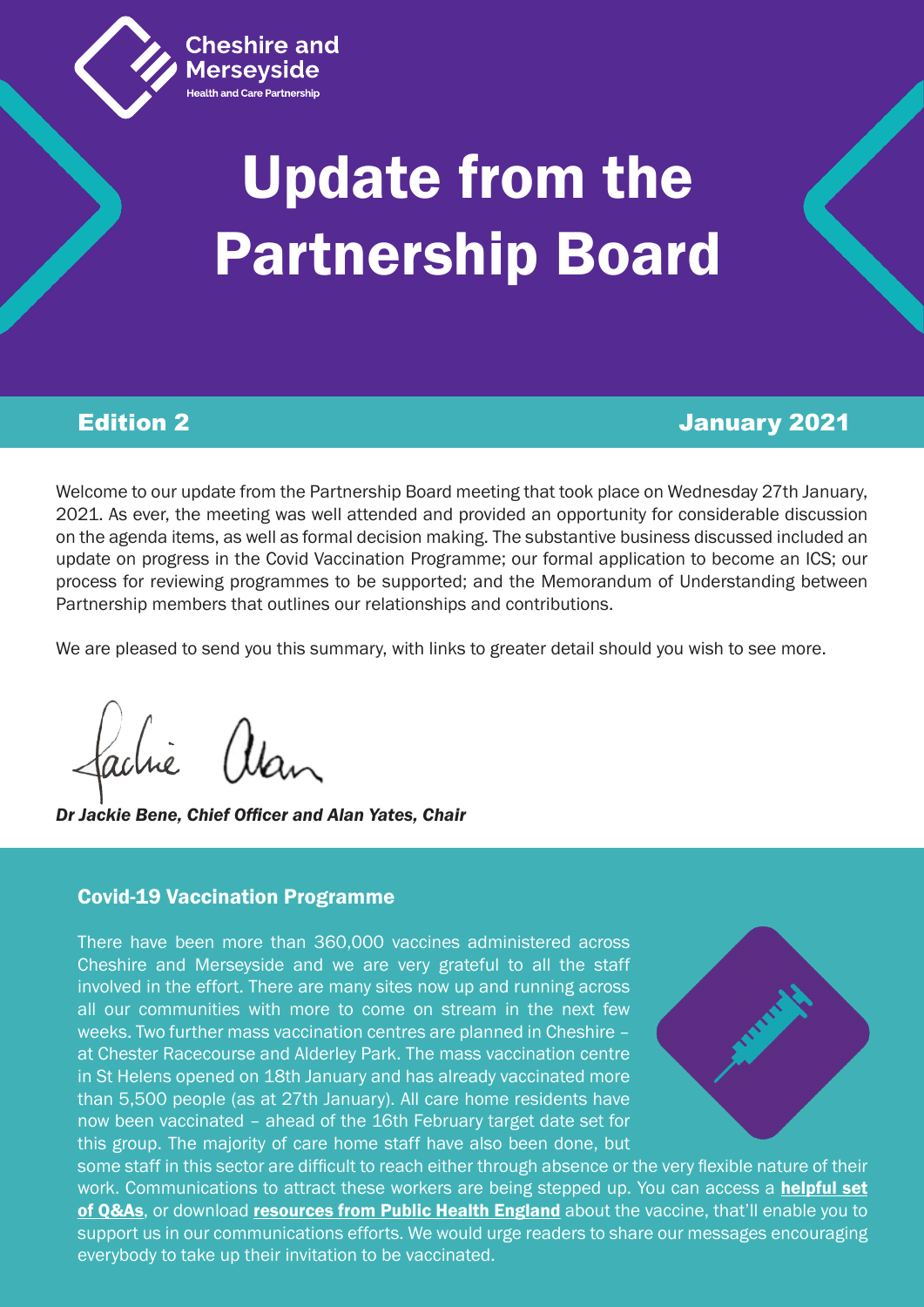# Covid-19 Infection



Sadly, the North West has been particularly hard hit by Covid in terms of infection rates, hospitalisation and mortality. The challenge is continuing and while infection rates are falling, this is very slow. Hospital occupancy remains very high with admissions outnumbering discharges. All our partners across Cheshire and Merseyside are doing everything they possibly can, together, to manage the situation but we expect the next couple of weeks to remain very difficult. Again, we thank all the staff who are working incredibly hard at this time, in very difficult circumstances.

#### Review of Transformation Progammes

Sarah O'Brien, Executive Director of Strategy and System Development described the agreed process for reviewing transformation programmes to be funded from April 2021. The criteria for review was agreed at last month's meeting and matches the conditions set by NHSE/I for an effective ICS.



#### **Criteria**

- Improving population health and healthcare including safety and quality improvement
- Tackling unequal outcomes and access
- Enhancing productivity and value for money
- Helping the NHS to support broader social and economic development.

Proposed programmes will be reviewed by a panel of executives from the Partnership who will make recommendations for consideration and authorisation by the Partnership Board. To expedite the process and give as much preparation time as possible before the April start date, there will be a virtual consideration and approval session with the Board convened in early March to consider the recommendations of the panel.

## ICS Designation



Cheshire and Merseyside Health and Care Partnership will formally apply to become an ICS in a submission made 28th January. The submission includes a detailed development plan which recognises the current position of the HCP and the considerable work to be undertaken in advance of ICS status. The Memorandum of Understanding between members of the partnership is part of the submission.

All partners recognised the significance of the development plan, the importance of including local authority councillor representation on the Board, and the role of Health and Wellbeing Boards in all 'places'. The

priorities described were drawn from the existing priorities which have had support from 'places' but as the Partnership's strategy is refreshed, these priorities will be reviewed with places to ensure their continued support.